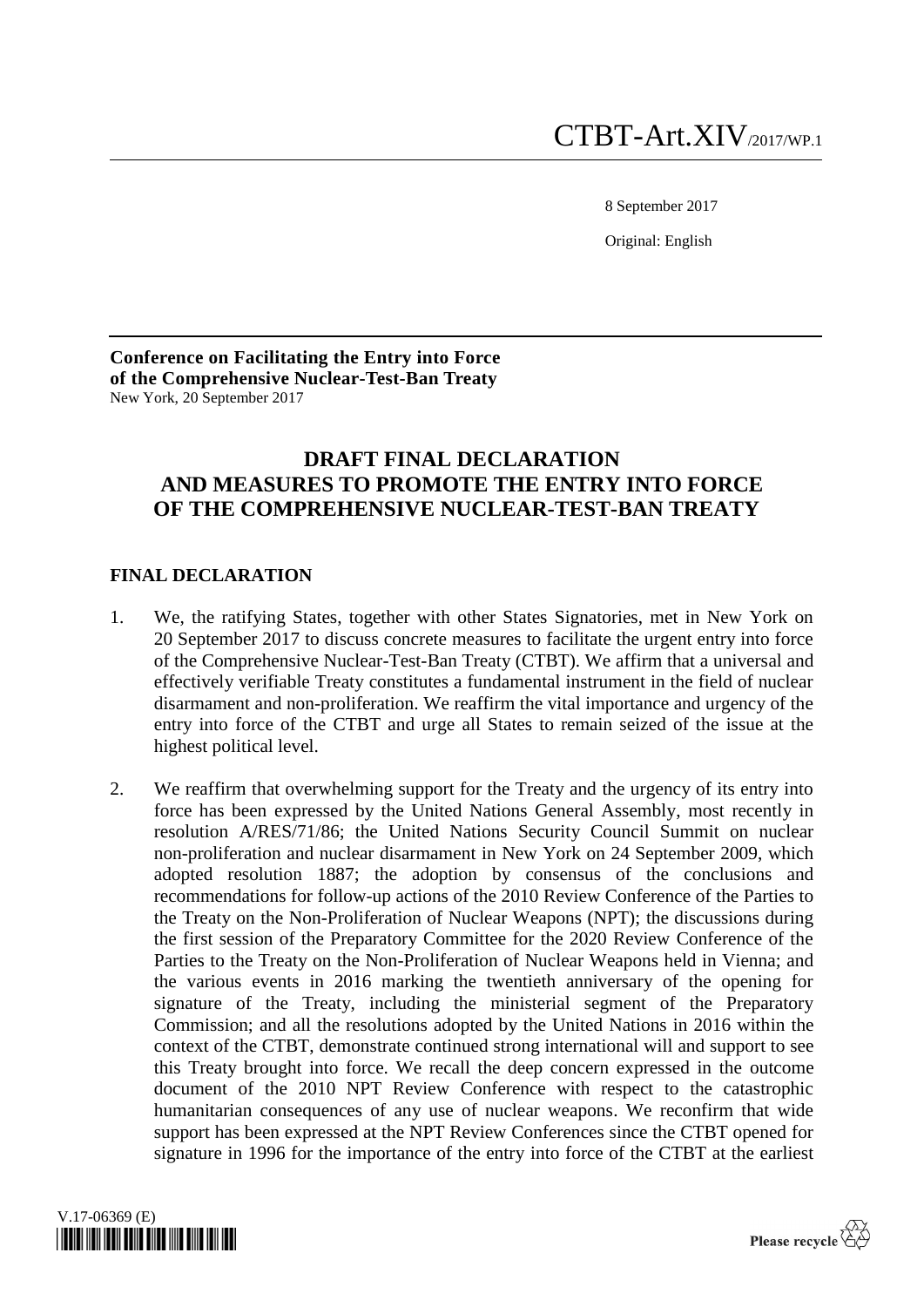possible date as a vital multilateral instrument for nuclear disarmament and nuclear non-proliferation.

- 3. We reiterate the importance of the process of the Conference on Facilitating the Entry into Force of the CTBT. We welcome the range of mutually supportive ratification outreach activities, including, among others, activities of the Group of Eminent Persons (GEM), the CTBTO Youth Group, and individual efforts by States Signatories including the "Friends of the CTBT" Ministerial Meeting, which share the objective of early entry into force of the Treaty. We commend the support given by the Executive Secretary and the Provisional Technical Secretariat (PTS) of the Preparatory Commission for the Comprehensive Nuclear-Test-Ban Treaty Organization (CTBTO) to those activities.
- 4. We welcome that 183 States have signed and 166 States have ratified the CTBT, including 36 whose ratification is necessary for its entry into force (Annex 2 States). In this respect, we welcome progress made towards universalization of the Treaty and recognize the significance of the ratifications of the Treaty by two States (Myanmar and Swaziland) since the 2015 Conference on Facilitating the Entry into Force of the CTBT. We urge the remaining eight Annex 2 States (listed in the Appendix), whose ratification is necessary for the entry into force of the CTBT, to sign and ratify the CTBT without further delay, bearing in mind that the CTBT was opened for signature over 20 years ago, and call upon these States to take individual initiatives to sign and ratify the CTBT. In this regard, we would welcome opportunities to engage with the non-signatory States, in particular Annex 2 States. We would therefore like to encourage these States to participate in future sessions of the CTBTO Preparatory Commission as observers.
- 5. We further reiterate that the cessation of all nuclear weapon test explosions and all other nuclear explosions, by constraining the development and qualitative improvement of nuclear weapons and ending the development of advanced new types of nuclear weapons, constitutes an effective measure of nuclear disarmament and non-proliferation in all its aspects. Pending the entry into force of the CTBT, we reaffirm our commitments, as expressed in the conclusions of the 2010 NPT Review Conference, and call on all States to refrain from nuclear weapon test explosions or any other nuclear explosions, the development and use of new nuclear weapon technologies and any action that would undermine the object and purpose and the implementation of the provisions of the CTBT and to maintain all existing moratoria on nuclear weapon test explosions, while stressing that these measures do not have the same permanent and legally binding effect to end nuclear weapon testing and all other nuclear explosions, which can only be achieved with the entry into force of the Treaty.
- 6. Within the mandate of the CTBT with regard to the prohibition of nuclear tests, we condemn in the strongest terms the nuclear tests conducted by the Democratic People's Republic of Korea (DPRK) in 2006, 2009, 2013, January and September 2016 as well as its recent nuclear test on 3 September 2017, and express serious concern over its nuclear programme, which undermines the global non-proliferation regime. In this regard, we urge the DPRK not to conduct any further nuclear tests and to fully and immediately comply with all relevant United Nations Security Council resolutions and the 19 September 2005 Joint Statement of the Six-Party Talks and take concrete steps to honour its relevant commitments and obligations, including abandoning all its nuclear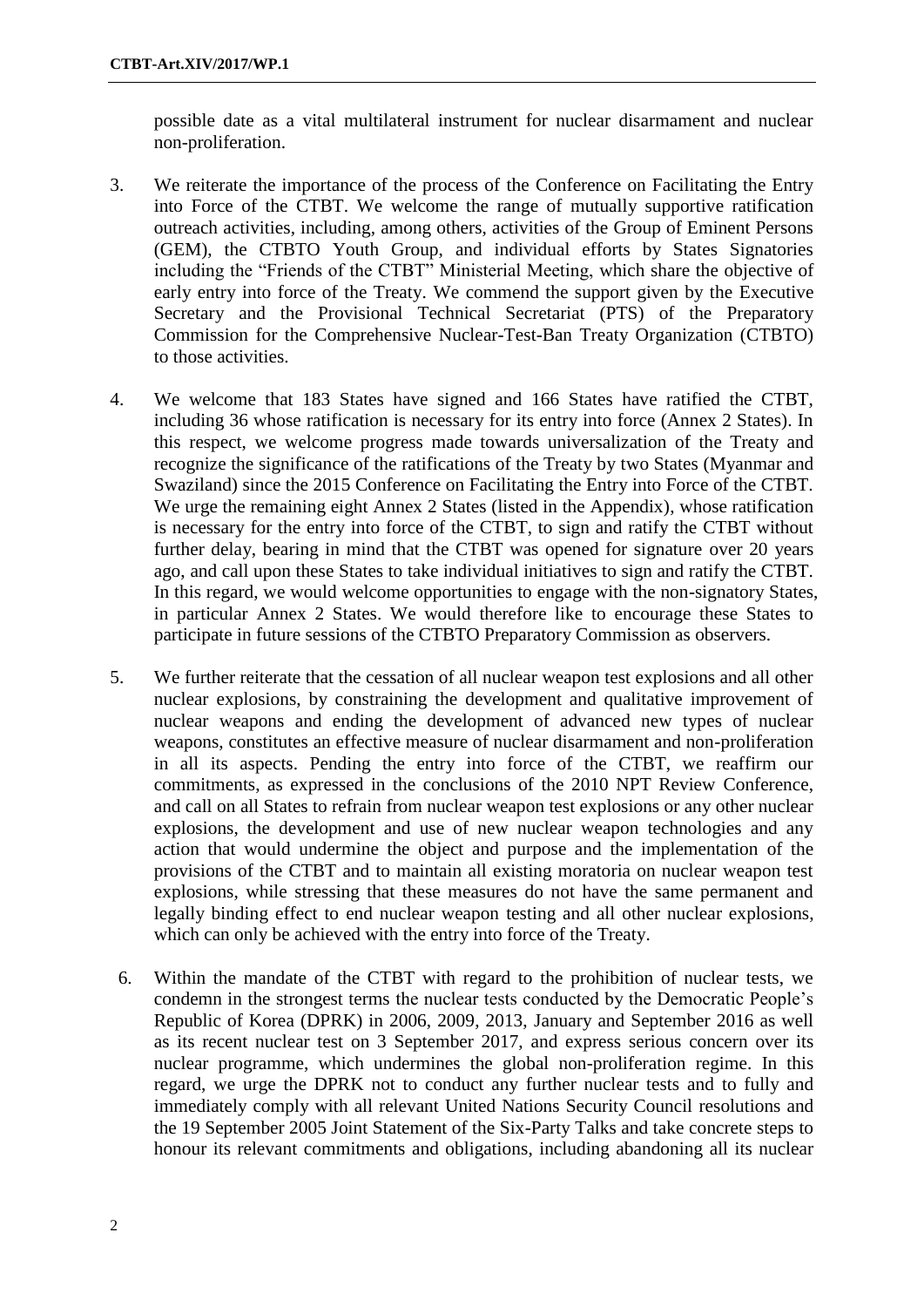weapons and existing nuclear programmes in a complete, verifiable and irreversible manner and immediately ceasing all related activities. We continue to underline the need for a peaceful solution of the DPRK nuclear issue through full implementation of all relevant UNSC resolutions and the 19 September 2005 Joint Statement of the Six-Party Talks. We also believe that the aforementioned nuclear tests highlight the urgent need for the early entry into force of the Treaty. In addition, we appreciate the effectiveness of the CTBT verification regime demonstrated in response to the nuclear tests by the DPRK.

- 7. We reaffirm our strong belief that it is essential to maintain momentum in building all elements of the verification regime, which will be unprecedented in its global reach after entry into force of the Treaty and will thereby ensure confidence that States are maintaining their Treaty commitments. We will continue to provide the political and tangible support required to enable the Preparatory Commission for the CTBTO to complete all its tasks in the most efficient and cost effective way, in particular the further build-up of all elements of the verification regime. In this regard, we note with satisfaction the maturity of and progress achieved in the establishment of the International Monitoring System (IMS), which currently has 288 certified facilities; the satisfactory functioning of the International Data Centre (IDC) that has demonstrated its ability to provide the international community with independent and reliable means to ensure compliance with the CTBT once it enters into force; and the continuing progress in developing on-site inspection capabilities to build upon the successful conduct of the 2014 Integrated Field Exercise in Jordan. We welcome transmission of IMS data to the IDC by all States on a testing and provisional operational basis before the entry into force of the Treaty in accordance with the approved guidelines of the Nineteenth Session of the Preparatory Commission.
- 8. While bearing in mind the Treaty's objective regarding nuclear non-proliferation and disarmament, we are encouraged by the fact that the IMS and the IDC of the CTBT verification regime in addition to their mandate have also demonstrated their utility in bringing tangible scientific and civil benefits, including for tsunami warning systems and possibly other disaster alert systems. We will continue to consider ways to ensure that these benefits can be broadly shared by the international community in conformity with the Treaty and under the guidance of the Preparatory Commission. We also recognize the importance of capacity building and the sharing of relevant expertise on the verification regime, including through holding Science and Technology conferences.
- 9. We reaffirm our determination to take concrete and actionable steps towards early entry into force and universalization of the Treaty and to this end adopt the following measures:
	- (a) Spare no effort and use all avenues open to us to encourage further signature and ratification of the Treaty, and urge all States to sustain the momentum generated by this Conference and remain seized of the issue at the highest political level;
	- (b) Support and encourage mutually supportive outreach initiatives and activities at the bilateral, regional and multilateral levels to promote the entry into force and universalization of the Treaty;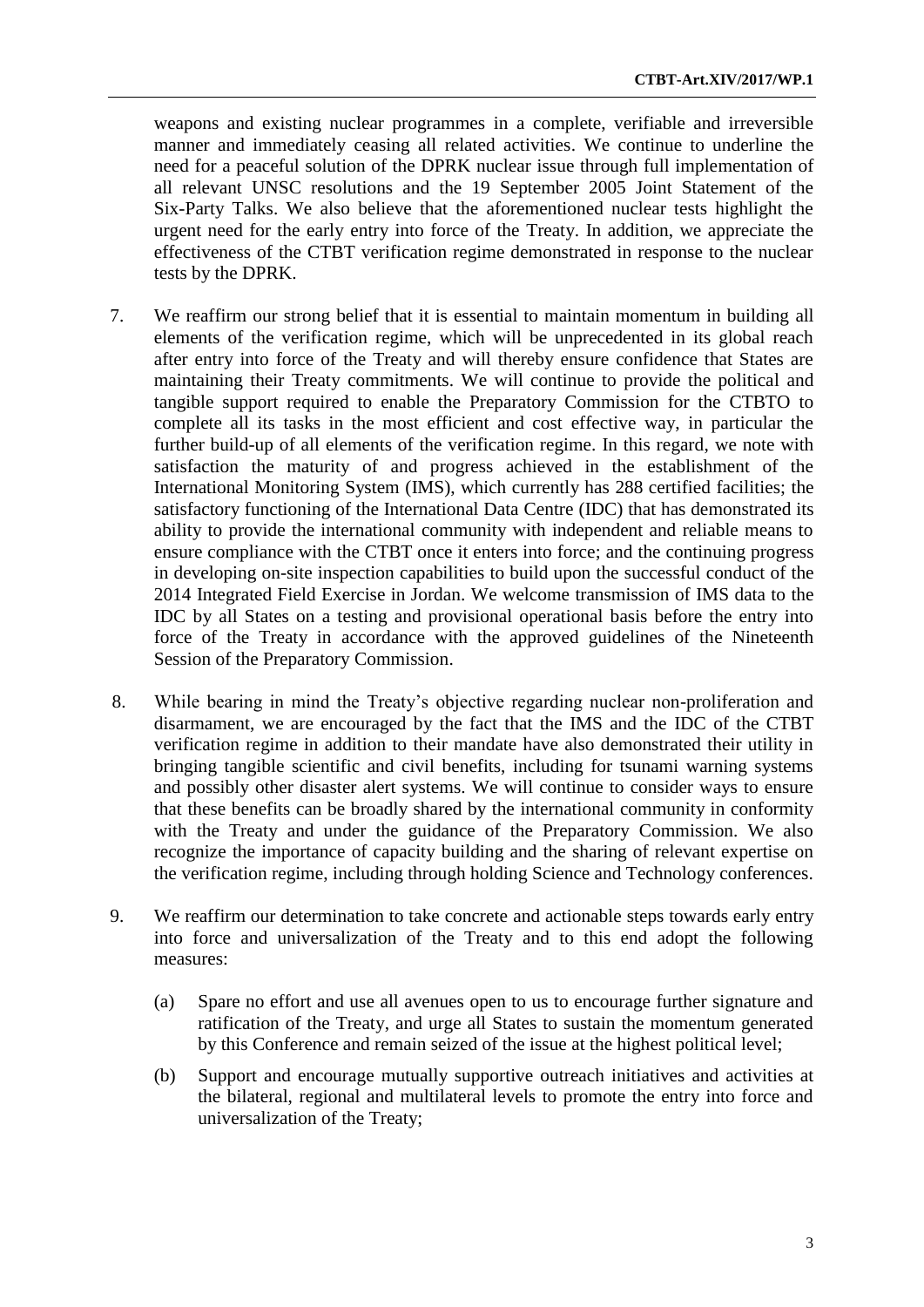- (c) Encourage ratifying States to continue the practice of designating coordinators to promote cooperation aimed at promoting further signatures and ratifications, taking note of a coordinators' action plan to implement the measures adopted in this declaration;
- (d) Establish a contact list of countries among ratifying States which volunteer to assist the coordinators in various regions in promoting activities to achieve early entry into force of the Treaty;
- (e) Recognize the role of GEM in assisting activities of ratifying States to promote the objectives of the Treaty and to facilitate its early entry into force;
- (f) Encourage all States to actively participate in the annual International Day against Nuclear Tests as established by the United Nations General Assembly resolution A/RES/64/35, which has been instrumental in increasing awareness and education about the effects of nuclear weapon test explosions and all other nuclear explosions;
- (g) Encourage the organization of regional seminars in conjunction with various regional meetings in order to increase awareness of the important role the Treaty plays and encourage the sharing of experience within regions;
- (h) Call upon the Preparatory Commission to continue its international cooperation activities and the organizing of workshops, seminars and training programmes in the legal and technical fields for the purpose of ratification outreach;
- (i) Call upon the Preparatory Commission to continue promoting understanding of the Treaty, including through education and training initiatives, and demonstrating the benefits of the civil and scientific applications of the verification technologies to wider audiences, bearing in mind the purpose and specific mandates as foreseen in the Treaty;
- (j) Request that the PTS continue to provide States with legal assistance with respect to the ratification process and implementation measures and, in order to enhance these activities and their visibility, maintain a list of national contact points for the exchange and dissemination of relevant information and documentation;
- (k) Request the PTS to continue to act as a focal point for collecting information on outreach activities undertaken by ratifying States and other States Signatories, and to maintain a consolidated and updated overview of the information based on inputs provided by ratifying States and other States Signatories;
- (l) Encourage cooperation with intergovernmental and non-governmental organizations and other elements of civil society to raise awareness of and support for the Treaty and its objectives, as well as the need for its early entry into force;
- (m) Reaffirm the need to fully support the work of the Preparatory Commission to complete the verification regime through international cooperation and the need to continue capacity building and the sharing of expertise;
- (n) Encourage all States to participate and contribute to the completion of the verification regime and support the Preparatory Commission in its endeavours to enhance the effectiveness of the CTBTO through technical and political support to the PTS.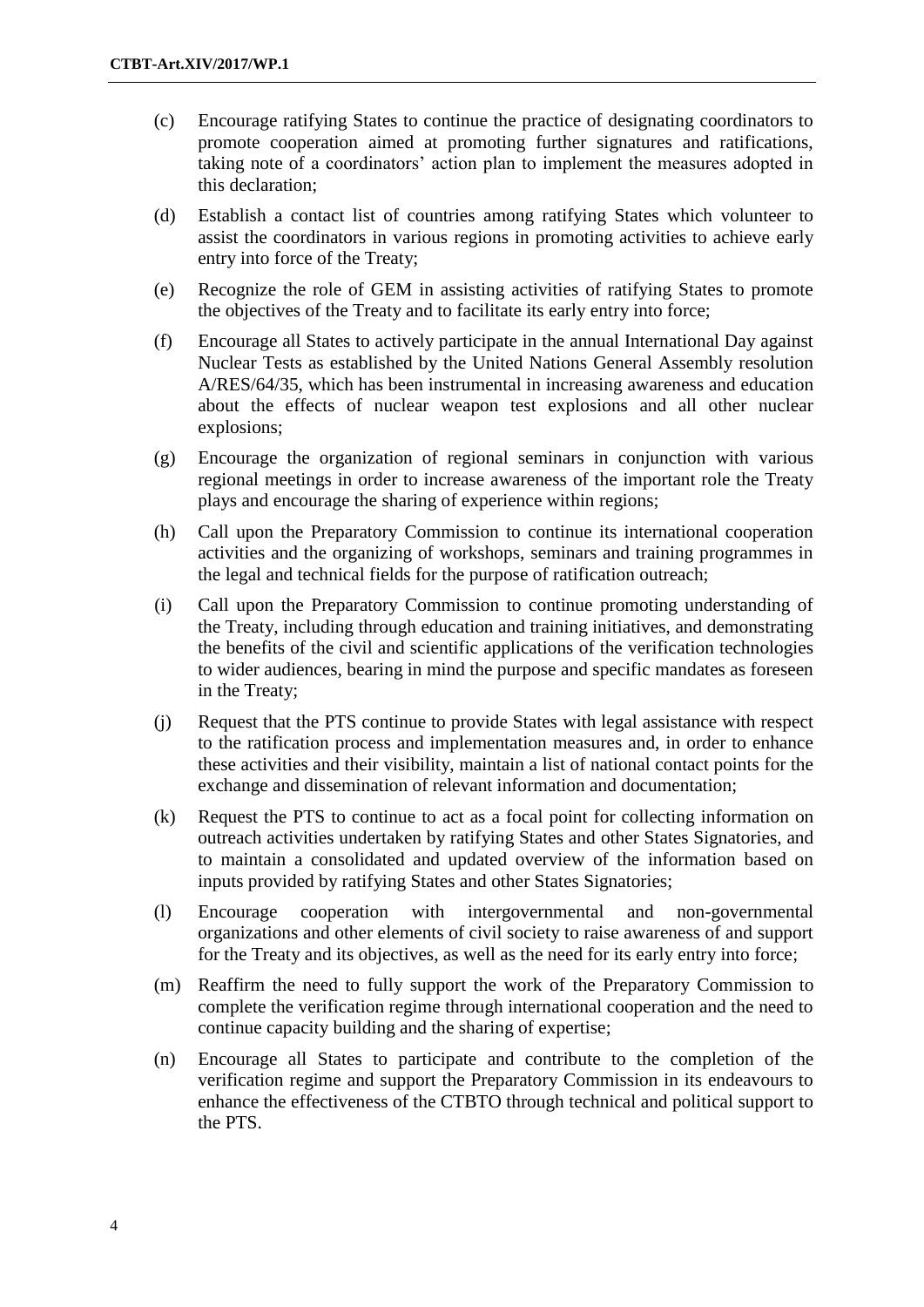### **Appendix to the Final Declaration and Measures to Promote the Entry into Force of the Comprehensive Nuclear-Test-Ban Treaty**

# **Lists of States**

| <b>States that have ratified the Treaty</b><br>А. |                                  |                                           |
|---------------------------------------------------|----------------------------------|-------------------------------------------|
| Afghanistan                                       | Germany                          | Nigeria                                   |
| Albania                                           | Ghana                            | Niue                                      |
| Algeria                                           | Greece                           | Norway                                    |
| Andorra                                           | Grenada                          | Oman                                      |
| Angola                                            | Guatemala                        | Palau                                     |
| Antigua and Barbuda                               | Guinea                           | Panama                                    |
| Argentina                                         | Guinea-Bissau                    | Paraguay                                  |
| Armenia                                           | Guyana                           | Peru                                      |
| Australia                                         | Haiti                            | Philippines                               |
| Austria                                           | <b>Holy See</b>                  | Poland                                    |
| Azerbaijan                                        | Honduras                         | Portugal                                  |
| <b>Bahamas</b>                                    | Hungary                          | Qatar                                     |
| Bahrain                                           | Iceland                          | Republic of Korea                         |
| Bangladesh                                        | Indonesia                        | Republic of Moldova                       |
| <b>Barbados</b>                                   | Iraq                             | Romania                                   |
| <b>Belarus</b>                                    | Ireland                          | <b>Russian Federation</b>                 |
| Belgium                                           | Italy                            | Rwanda                                    |
| Belize                                            | Jamaica                          | Saint Kitts and Nevis                     |
| Benin                                             | Japan                            | Saint Lucia                               |
| Bolivia (Plurinational State of)                  | Jordan                           | Saint Vincent and the Grenadines          |
| Bosnia and Herzegovina                            | Kazakhstan                       | Samoa                                     |
| <b>Botswana</b>                                   | Kenya                            | San Marino                                |
| <b>Brazil</b>                                     | Kiribati                         | Senegal                                   |
| Brunei Darussalam                                 | Kuwait                           | Serbia                                    |
| Bulgaria                                          | Kyrgyzstan                       | Seychelles                                |
| Burkina Faso                                      | Lao People's Democratic Republic | Sierra Leone                              |
| Burundi                                           | Latvia                           | Singapore                                 |
| Cabo Verde                                        | Lebanon                          | Slovakia                                  |
| Cambodia                                          | Lesotho                          | Slovenia                                  |
| Cameroon                                          | Liberia                          | South Africa                              |
| Canada                                            | Libya                            | Spain                                     |
| Central African Republic                          | Liechtenstein                    | Sudan                                     |
| Chad                                              | Lithuania                        | Suriname                                  |
| Chile                                             | Luxembourg                       | Swaziland                                 |
| Colombia                                          | Madagascar                       | Sweden                                    |
| Congo                                             | Malawi                           | Switzerland                               |
| Cook Islands                                      | Malaysia                         | Tajikistan                                |
| Costa Rica                                        | Maldives                         | The former Yugoslav Republic of Macedonia |
| Côte d'Ivoire                                     | Mali                             | Togo                                      |
| Croatia                                           | Malta                            | Trinidad and Tobago                       |
| Cyprus                                            | Marshall Islands                 | Tunisia                                   |
| Czech Republic                                    | Mauritania                       | Turkey                                    |
| Democratic Republic of the Congo                  | Mexico                           | Turkmenistan                              |
| Denmark                                           | Micronesia (Federated States of) | Uganda                                    |
| Djibouti                                          | Monaco                           | Ukraine                                   |
| Dominican Republic                                | Mongolia                         | <b>United Arab Emirates</b>               |
| Ecuador                                           | Montenegro                       | United Kingdom of Great Britain           |
| El Salvador                                       | Morocco                          | and Northern Ireland                      |
| Eritrea                                           | Mozambique                       | United Republic of Tanzania               |
| Estonia                                           | Myanmar                          | Uruguay                                   |
| Ethiopia                                          | Namibia                          | Uzbekistan                                |
| Fiji                                              | Nauru                            | Vanuatu                                   |
| Finland                                           | Netherlands                      | Venezuela (Bolivarian Republic of)        |
| France                                            | New Zealand                      | Viet Nam                                  |
| Gabon                                             | Nicaragua                        | Zambia                                    |
| Georgia                                           | Niger                            |                                           |